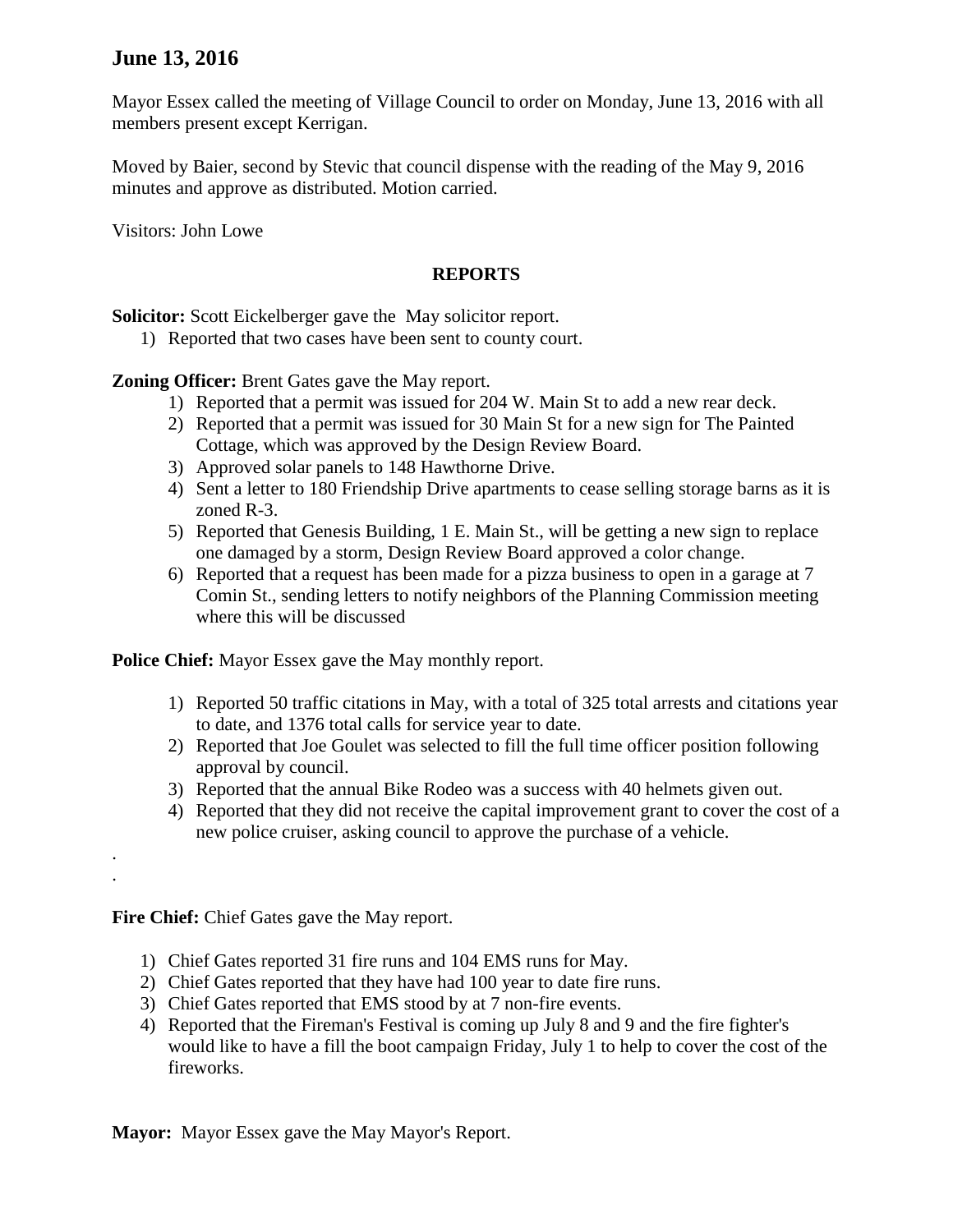- 1) Mayor Essex reported that he had received a letter from the Muskingum County Library thanking the police department for their participation in the Bike Rodeo.
- 2) Announced that the Lion's Club Car Show will be June 18 at 9 AM.
- 3) Announced that he was please with the turn out for both Celebrate New Concord's first concert on June 7 and for the NCAARD movie night on June 11.
- 4) Announced that the Fireman's Festival will be July 8 and 9.

**Fiscal Officer:** Charlotte Colley gave the May financial report.

- 1) Colley reported the fund report balance for the end of May was \$843,129.
- 2) Reported that the Village received \$28,500 for Estate Tax Settlement from the Muskingum County Auditor in May.
- 3) Income Tax revenue collected year to date is \$280,460 and Safety Service Income Tax collected year to date is \$140,230.

**Administrator:** Colley gave May administrative report.

- Water Production for April 6,496,930 gallons
- Wastewater Flows for April  $-8,826,400$  gallons
- 1) Colley reported that the Village is acting as a Harmful Algal Bloom test site and currently is in contract to perform testing for 6 other surface water systems in the region.
- 2) Reported that the operations department is working with potential bidders on the Village's 2016 Street Improvement Project specifications.
- 3) Reported the operations department is coordinating with ODOT on the Transportation Enhancement/Lighting project.
- 4) Reported the operations department is preparing for the Touch a Truck event to be held July 9 at 11 AM during the Fireman's Festival.
- 5) Reported that the first Celebrate New Concord concert featuring PanJGea! was a success with 250 people in attendance.
- 6) Reported that Columbia Gas has completed 90% of the gas line replacement/upgrade project, will all disturbed grass areas to be reclaimed with topsoil and grass seed, sidewalks to be replaced and road cuts paved.
- 7) Announced that the Planning Commission will review the updated zoning code and zoning map at a meeting on June 30.

**Finance Committee:** Kokovich reported the committee met in joint session with the Safety Committee June 13, 2016.

- 1) Committee supports Ordinance E-6-16-1 authorizing the mayor to appoint one fulltime police officer within the established salary range.
- 2) Committee supports Resolution 6-16-1 authorizing the police chief to order a new police cruiser.

**Safety Committee:** Lyle reported the committee met in joint session with the Finance Committee June 13, 2016.

1) Committee authorized staff to work on RFP to be presented to the Safety and Finance committee for new medic purchase for recommendation to council

**Policy Committee:** Baier reported that the committee met on May 25, 2016.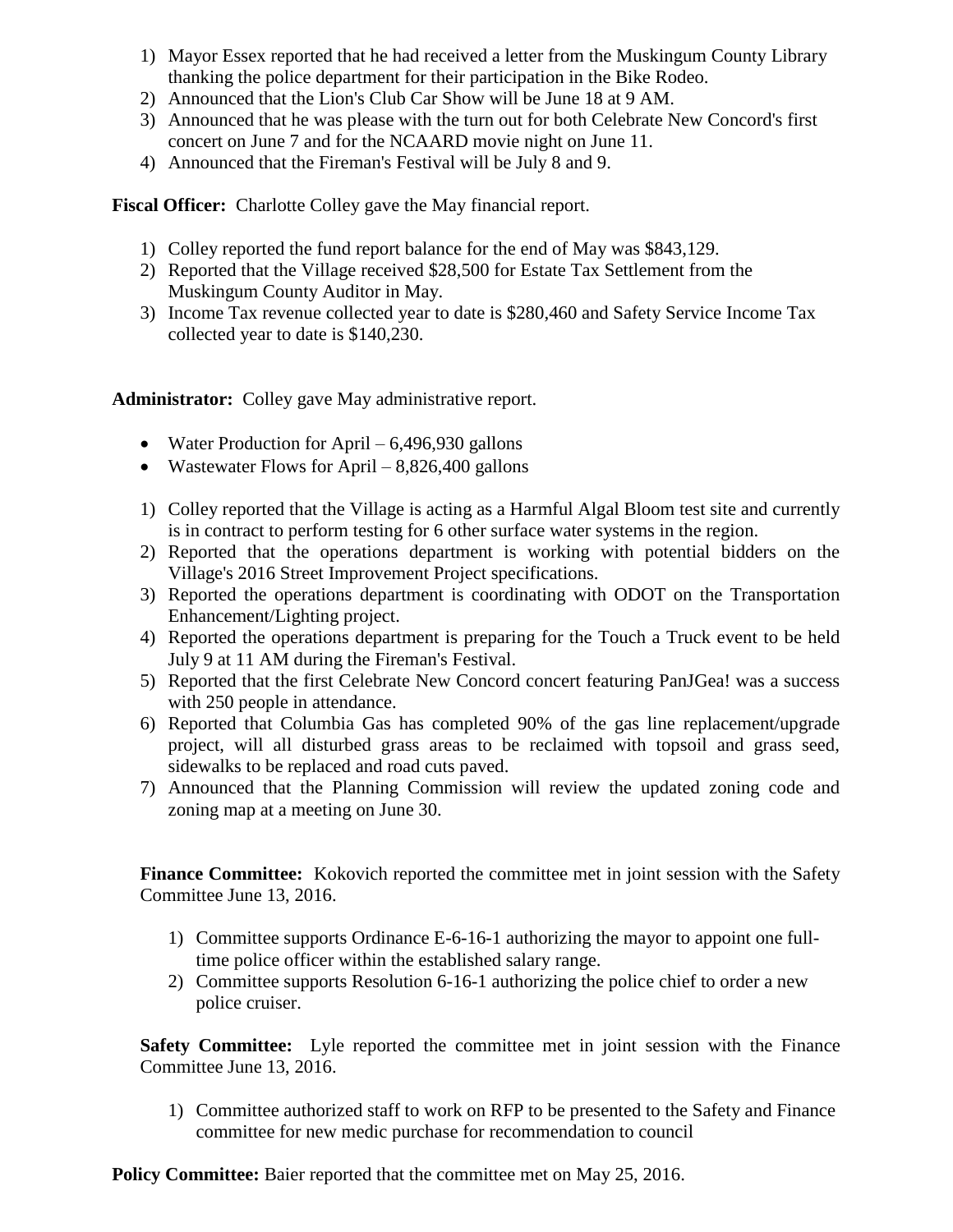- 1) Committee is gathering information regarding a sewer line extension request along N. Friendship Dr.
- 2) Committee heard a presentation by the Concerned Citizens of New Concord about their concern over injection wells within and near the Village.
- 3) Heard from Mike Vogel about having a food truck within the Village limits, which is now going to the Planning Commission.
- 4) Held a council workshop on June 8, 2016.

**Infrastructure Committee:** Dickson reported that the committee met earlier in the day.

1) Committee involved in ongoing discussion regarding the underground storage tank replacement.

## **OLD BUSINESS**

## **NEW BUSINESS**

Moved by Kokovich Seconded by Lyle **Resolution 6-16-1,** A resolution authorizing the police chief to order a new police cruiser and declaring an emergency.

| Kokovich | yea | Stevic               | yea    |
|----------|-----|----------------------|--------|
| Baier    | yea | Lyle                 | yea    |
| Dickson  | vea | Kerrigan             | absent |
|          |     | <b>Motion Passes</b> |        |

| Moved by Lyle                               |     |                      | Seconded by Kokovich |  |
|---------------------------------------------|-----|----------------------|----------------------|--|
| That Resolution 6-16-1 be approved as read. |     |                      |                      |  |
| Kokovich                                    | yea | Stevic               | yea                  |  |
| Baier                                       | yea | Lyle                 | yea                  |  |
| Dickson                                     | yea | Kerrigan             | absent               |  |
|                                             |     | <b>Motion Passes</b> |                      |  |

Moved by Baier Seconded by Stevic **Ordinance E-6-16-1,** An ordinance to amend ordinance E-11-15-2 authorizing the mayor to appoint one full-tim police officer within the established salary range and declaring an emergency.

| Kokovich | yea | Stevic               | yea    |
|----------|-----|----------------------|--------|
| Baier    | yea | Lyle                 | vea    |
| Dickson  | vea | Kerrigan             | absent |
|          |     | <b>Motion Passes</b> |        |

| Moved by Stevic                              |     |                      | Seconded by Baier |  |
|----------------------------------------------|-----|----------------------|-------------------|--|
| That Ordinance E-6-16-1 be approved as read. |     |                      |                   |  |
| Kokovich                                     | vea | Stevic               | yea               |  |
| Baier                                        | yea | Lyle                 | yea               |  |
| Dickson                                      | yea | Kerrigan             | absent            |  |
|                                              |     | <b>Motion Passes</b> |                   |  |